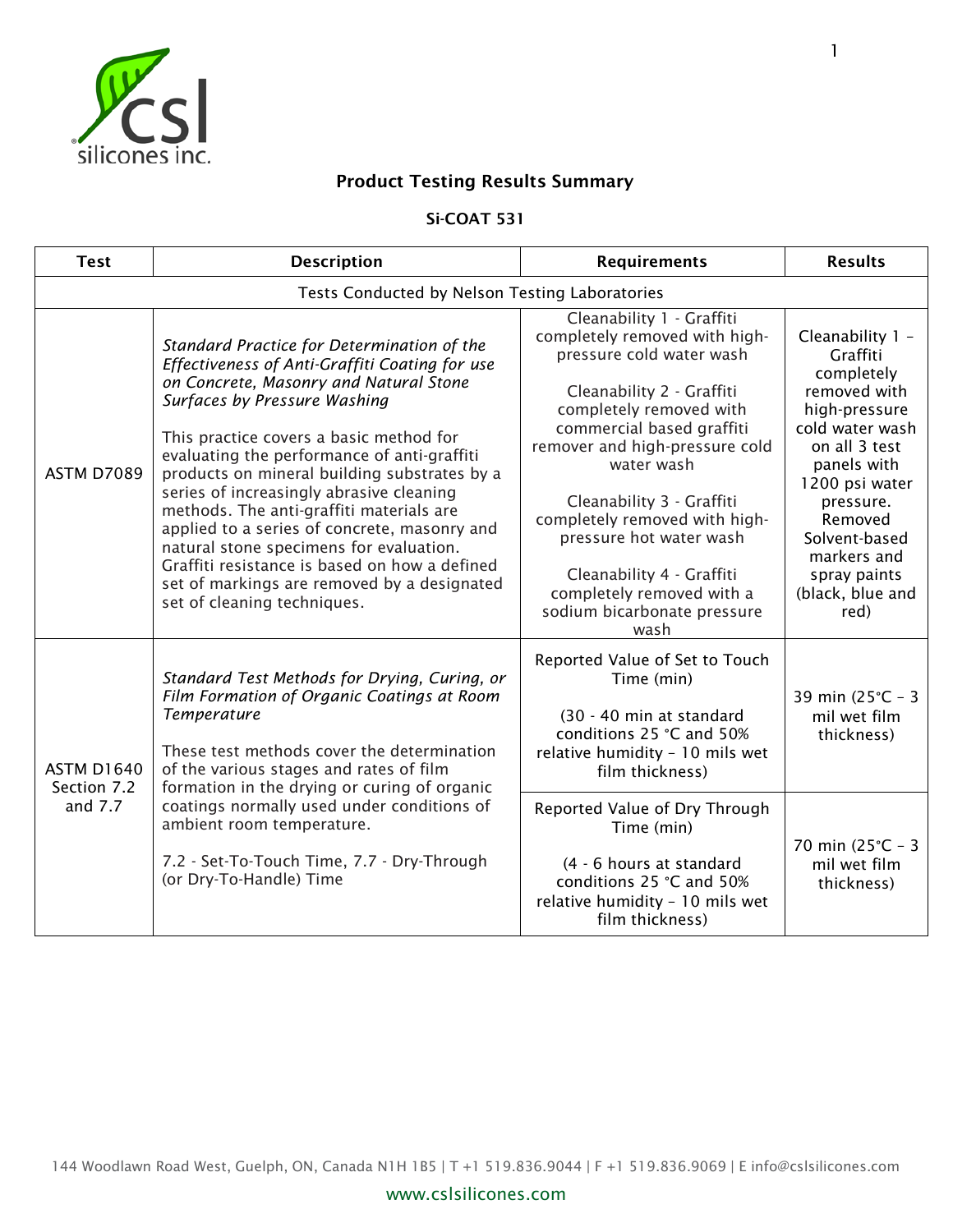

| <b>Test</b>                                                                                       | <b>Description</b>                                                                                                                                                                                                                                                                                                                                                                                                                           | <b>Requirements</b>                                                                                   | <b>Results</b>                    |  |  |
|---------------------------------------------------------------------------------------------------|----------------------------------------------------------------------------------------------------------------------------------------------------------------------------------------------------------------------------------------------------------------------------------------------------------------------------------------------------------------------------------------------------------------------------------------------|-------------------------------------------------------------------------------------------------------|-----------------------------------|--|--|
| Tests Conducted by RINKO & Associates, LLC - Advanced Analytical Chemistry & Material Engineering |                                                                                                                                                                                                                                                                                                                                                                                                                                              |                                                                                                       |                                   |  |  |
| <b>ASTM D3960</b>                                                                                 | <b>Standard Practice for Determining Volatile</b><br>Organic Compound (VOC) Content of Paints<br>and Related Coatings<br>This practice measures the volatile organic<br>compound (VOC) content of solvent borne<br>and waterborne paints and related coatings<br>as determined from the quantity of material<br>released from a sample under specified bake<br>conditions and subtracting exempt volatile<br>compounds and water if present. | Manufacturer reported value of<br>Volatile Organic Compounds<br>(230.1 g/L)                           | 217 g/L                           |  |  |
| Tests Conducted by PRI Construction Materials Technologies                                        |                                                                                                                                                                                                                                                                                                                                                                                                                                              |                                                                                                       |                                   |  |  |
| ASTM D6904                                                                                        | Standard Practice for Resistance to Wind-<br>Driven Rain for Exterior Coatings Applied to<br>Masonry.                                                                                                                                                                                                                                                                                                                                        | Average weight gain of 3<br>specimens shall be less than 3.2<br>Oz.                                   | $0.29Oz$ .                        |  |  |
|                                                                                                   | This practice is for the evaluation of the<br>ability of coatings to resist the passage of<br>water through masonry block when exposed<br>to water spray and air pressure.                                                                                                                                                                                                                                                                   | No Visible Water Leaks                                                                                | Pass (No visible<br>water)        |  |  |
| <b>ASTM D1653</b><br>(Wet Cup<br>Method)                                                          | Standard Test Method for Water Vapor<br>Transmission of Organic Coating Films.<br>These test methods cover the determination                                                                                                                                                                                                                                                                                                                 | Manufacturer reported value of<br>Water Vapor Transmission (WVT<br>in $\frac{grains}{h \cdot ft^2}$ ) | 5.2 $\frac{grains}{h \cdot ft^2}$ |  |  |
|                                                                                                   | of the rate at which water vapor passes<br>through films of paint, varnish, lacquer, and<br>other organic coatings. The films may be free<br>films or they may be applied to porous<br>substrates.                                                                                                                                                                                                                                           | (Not reported)                                                                                        |                                   |  |  |
|                                                                                                   |                                                                                                                                                                                                                                                                                                                                                                                                                                              | Manufacturer reported value of<br>Perm Rating (in Perms)                                              | 12.6 Perms                        |  |  |
|                                                                                                   |                                                                                                                                                                                                                                                                                                                                                                                                                                              | (Not Reported)                                                                                        |                                   |  |  |